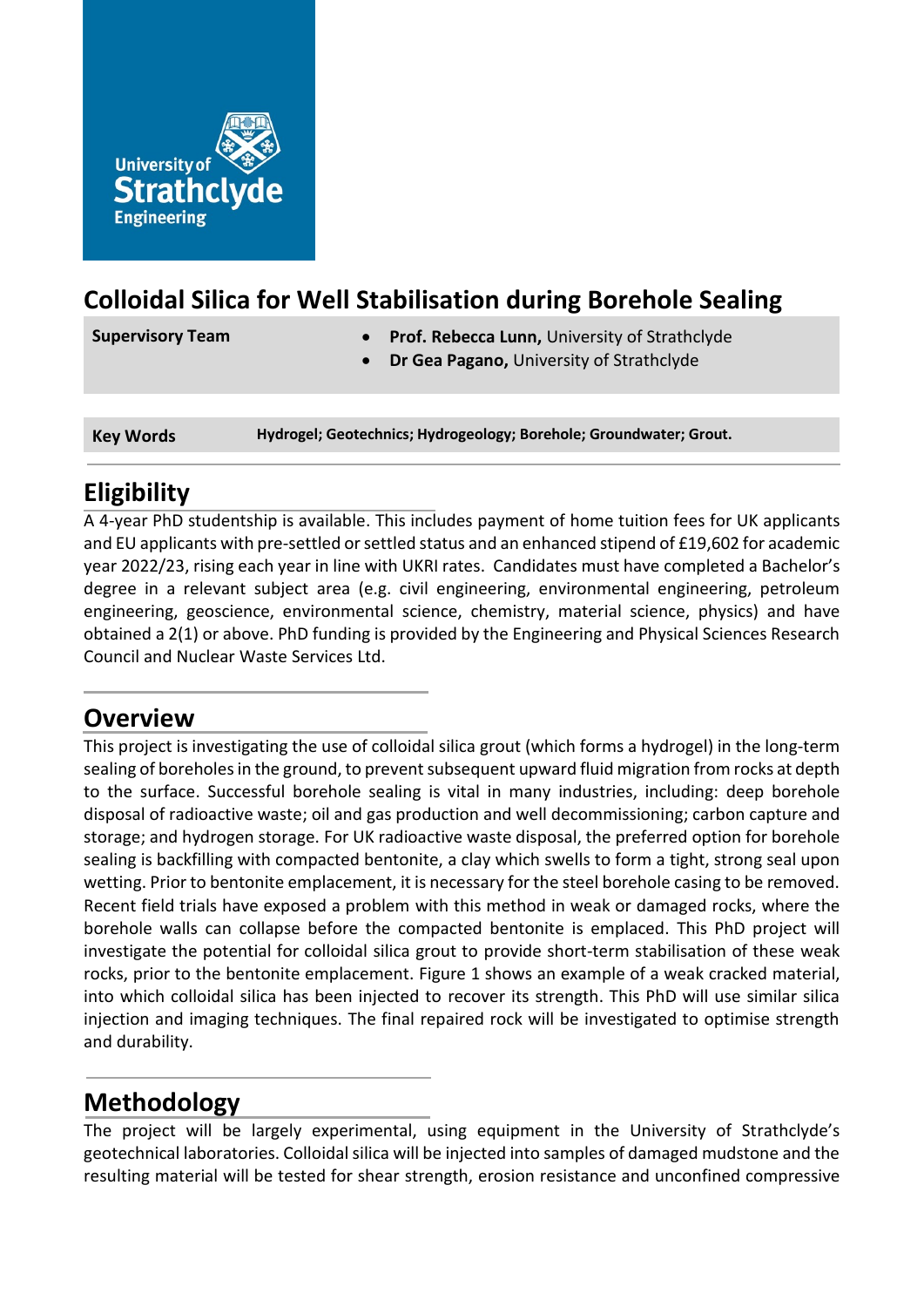strength. The chemical and physical interactions between the colloidal silica and the bentonite will also be investigated to determine any long-term impacts on seal performance. Investigations will make use of the University of Strathclyde's Advanced Materials Research Laboratory, which hosts equipment such as Scanning Electron Microscopy, X-Ray Diffraction facilities and Micro X-Ray Computer Tomography (e.g. Figure 1).



*Figure 1. A fractured rock core repaired using colloidal silica. Figure shows Micro X-CT Images of: the original fracture network; the silica grout in the sample after injection; the remaining air-filled voids.*

### **Training & Skills**

This project will suit a student interested in geotechnics, rock mechanics, geochemistry and/or material science using experimental techniques. You will learn basic laboratory techniques and will be trained on regularly used analytical equipment.

As a PhD student at the University of Strathclyde, you will also complete the University of Strathclyde's acclaimed Research development program, acquiring cross-disciplinary skills to broaden career prospects in various industries.

The candidate will also undertake a short secondment to gain work experience at Nuclear Waste Services Ltd.

### **Make an Application**

#### **Candidates can apply at:**

<https://www.strath.ac.uk/studywithus/postgraduateresearch/yourapplicationoffer/>

#### **Further Information**

For further information on the application process, please contact: Morag.McIntosh@strath.ac.uk